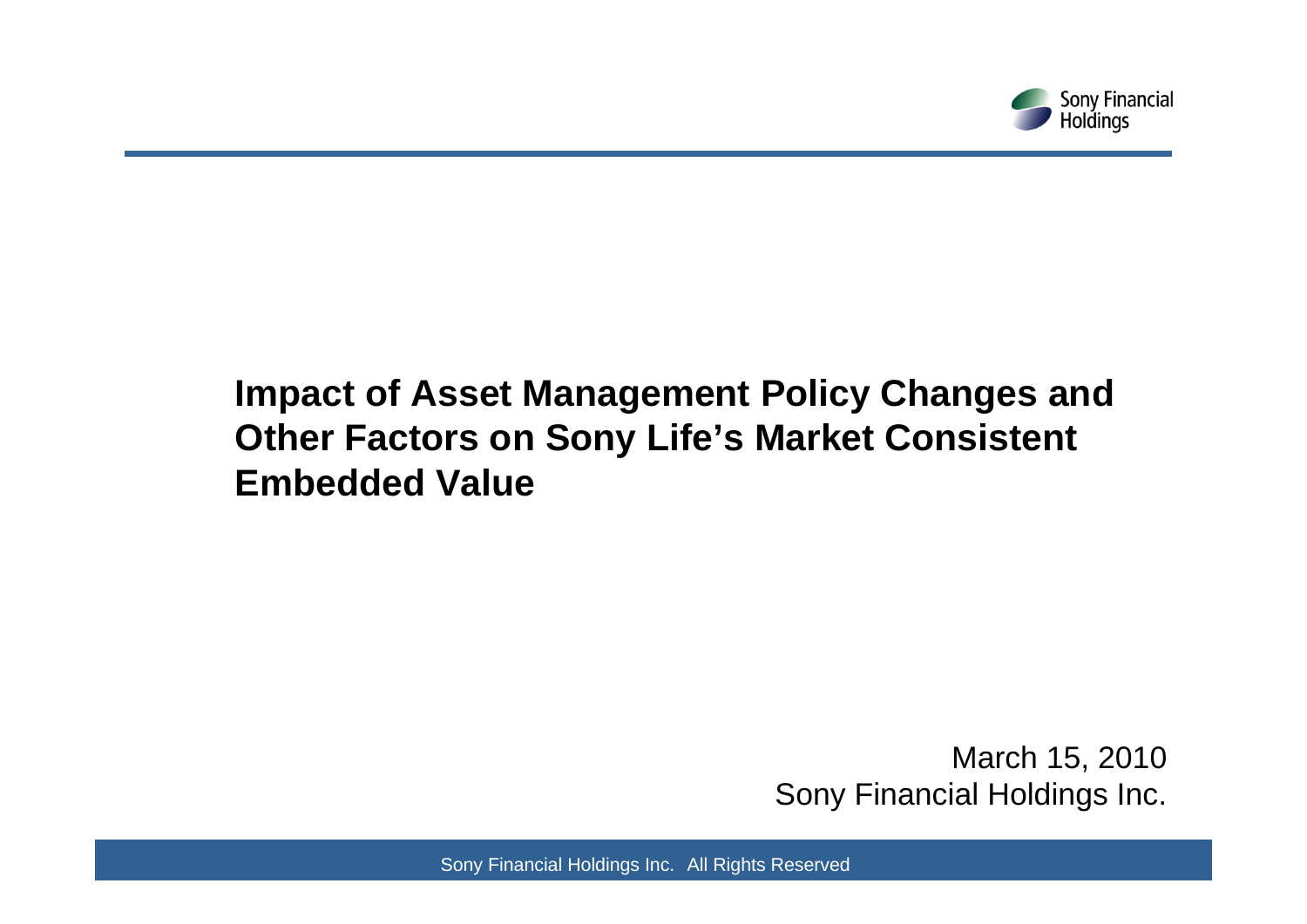

#### **Disclaimers:**

This presentation material contains statements concerning the current plans, expectations, strategies and beliefs of the Sony Financial Holdings Group (the "SFH Group"). Any statements contained herein that pertain to future operating performance and that are not historic facts are forward-looking statements. Forward-looking statements may include—but are not limited to words such as "believe," "anticipate," "plan," "strategy," "expect," "forecast," "predict" and "possibility" that describe future operating activities, business performance, events or conditions. Forward-looking statements, whether spoken or written, are based on judgments made by the management of the SFH Group, based on information that is currently available to it. As such, these forward-looking statements are subject to various risks and uncertainties, and actual business results may vary substantially from the forecasts expressed or implied in forward-looking statements. Consequently, investors are cautioned not to place undue reliance on forward-looking statements. The SFH Group disclaims any obligation to revise forward-looking statements in light of new information, future events or other findings. The information contained in this presentation does not constitute or form part of any offer for sale or subscription of or solicitation or invitation of any offer to buy or subscribe for any securities, nor shall it or any part of it form the basis of or be relied on in connection with any contract or commitment whatsoever.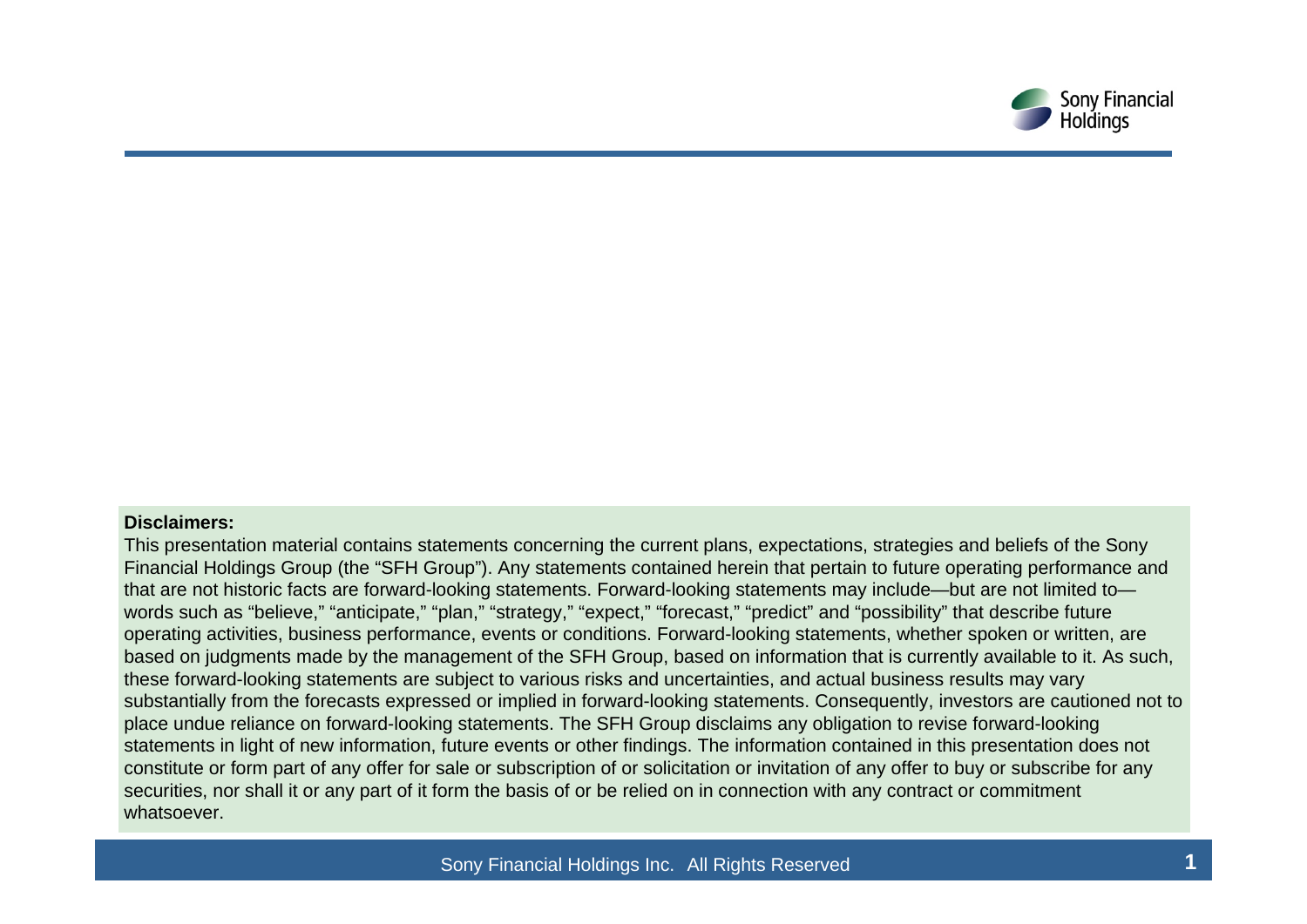

## **Strengthen asset management and the financial base:**

Gradually increase holdings of (ultra) long-term bonds, in principal for holding to maturity, to reduce the mismatch between assets and liabilities from an ALM standpoint.

(Sony Life's management vision)

## **Reduce the risk mismatch arising from Reduce risk assets (Japanese stocks and CBs) the asset–liability duration gap**

⇒ Ongoing accumulation of ultralong-term bonds since FY2008

Asset Durations

March 31, 2008: 8.7 years March 31, 2009: 13.6 years December 31, 2009: 16.5 years Holdings of Japanese Stocks and CBs



**Note: Amounts of individual items included in monetary trusts (JGBs, corporate bonds, CBs, Japanese stocks and other) have been broken down into their original investment categories.**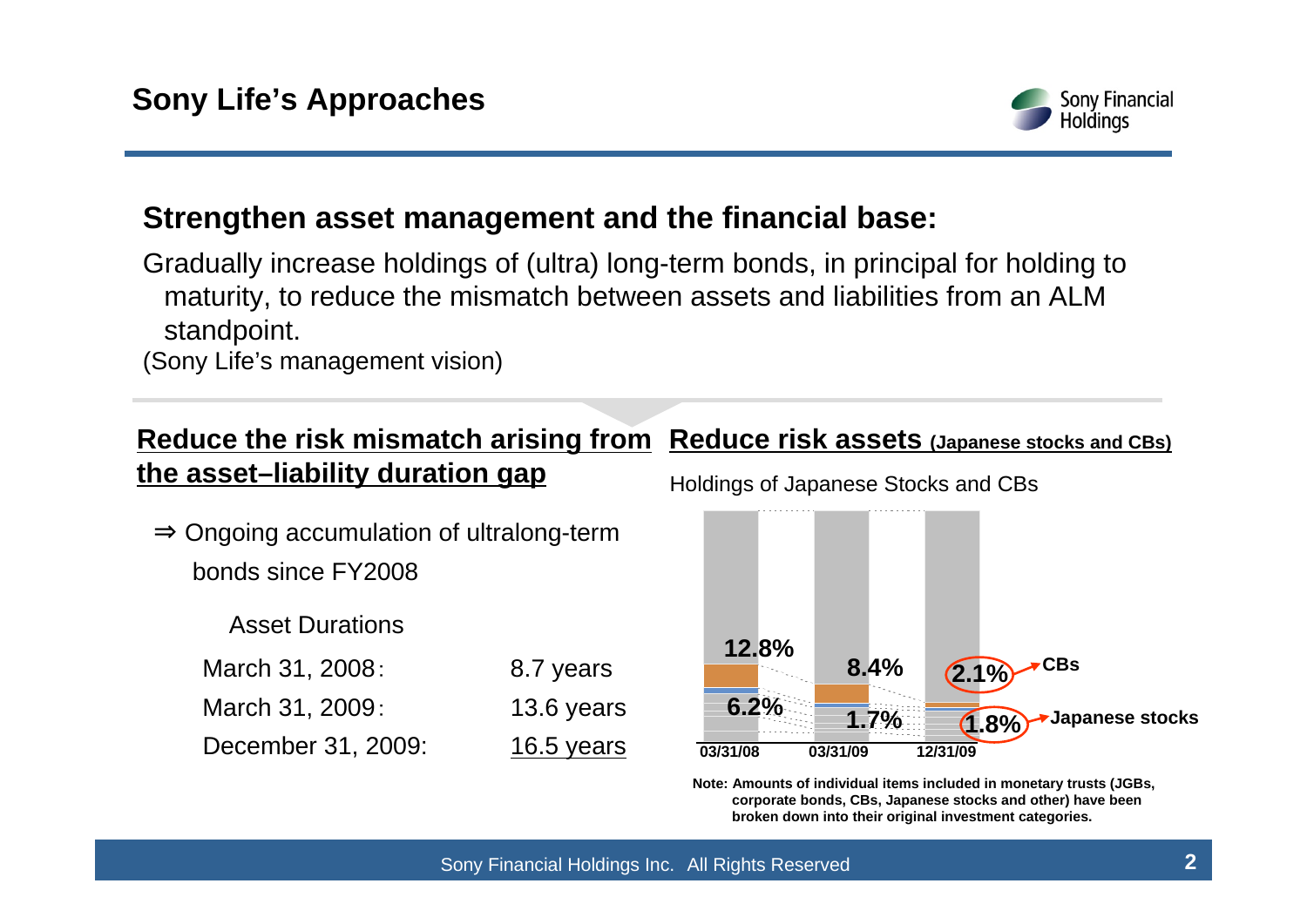## **Changes to Interest Rate-Sensitive Whole Life Insurance and Semi-Participating Insurance**



# **From FY2010**

## **Changes to asset management policy**

(for interest rate-sensitive whole life insurance and semi-participating insurance)

⇒ From FY2010, Sony Life will invest in no stocks or other risk assets. Rather, the company will aim to achieve stable asset management by investing only in bonds.

## **Changes to dividend policy** (for semi-participating insurance)

⇒ In accordance with the above change, Sony Life has revised its method of calculating dividends to policyholders to one based on interest income. This method is unaffected by fluctuations in asset market value.

Sony Life has decided to reflect the impact of these changes on its MCEV calculation as of March 31, 2010. The reason is that if a company's management policy changes, that company is expected to reflect those changes to calculate MCEV.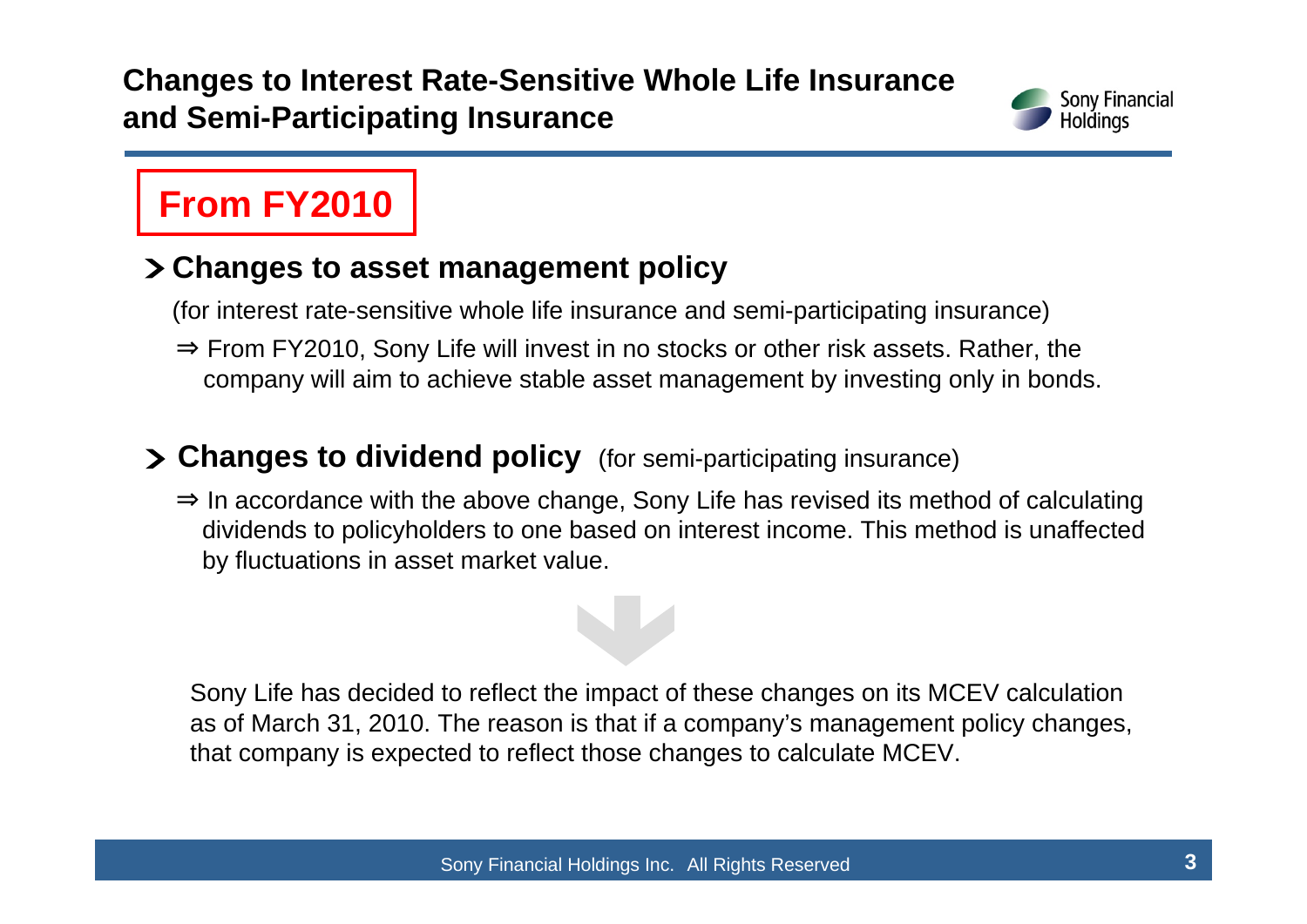

**Vertical: Number of scenarios**

**Changes to its asset management and dividend policies will enable Sony Life to minimize the fluctuation risk on its asset holdings and volatility in policyholder dividends. The consequent reduction in the time value of options and guarantees, which lower MCEV, will cause MCEV to rise and become more stable.**

#### Change in the Time Value of Options and Guarantees



The charts above show distributions of the present value of future profit for 1,000 investment scenarios. Changing its asset management policy will enable Sony Life to reduce the degree of variation, resulting in higher and more stable MCEV.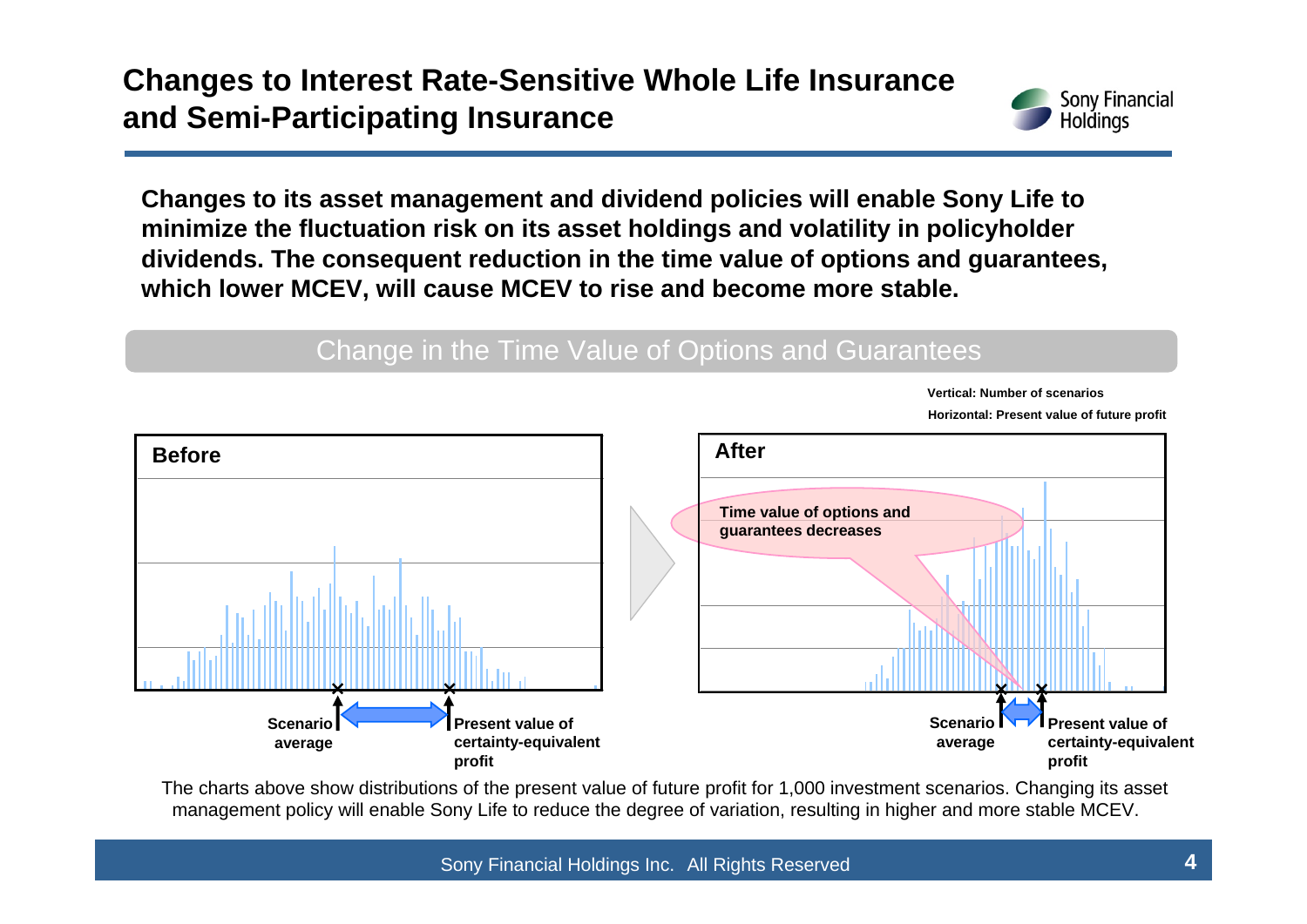

**As the result of a periodic review, certain revisions were made to the assumptions used in the calculation for third-sector products.**

## **Principal Revisions:**

- ・Mortality rates for third-sector products
	- ⇒ Switched to mortality rates based on detailed data for third-sector products. These rates are lower than those for first-sector products, which were used until FY2009.
- ・Mortality and morbidity rates for some third-sector products
	- ⇒ Revised certain assumptions, including the negative impact on some products for which mortality and morbidity rates are confirmed to be worsening.

### **Decrease principally in the present value of certaintyequivalent profit, a component of MCEV**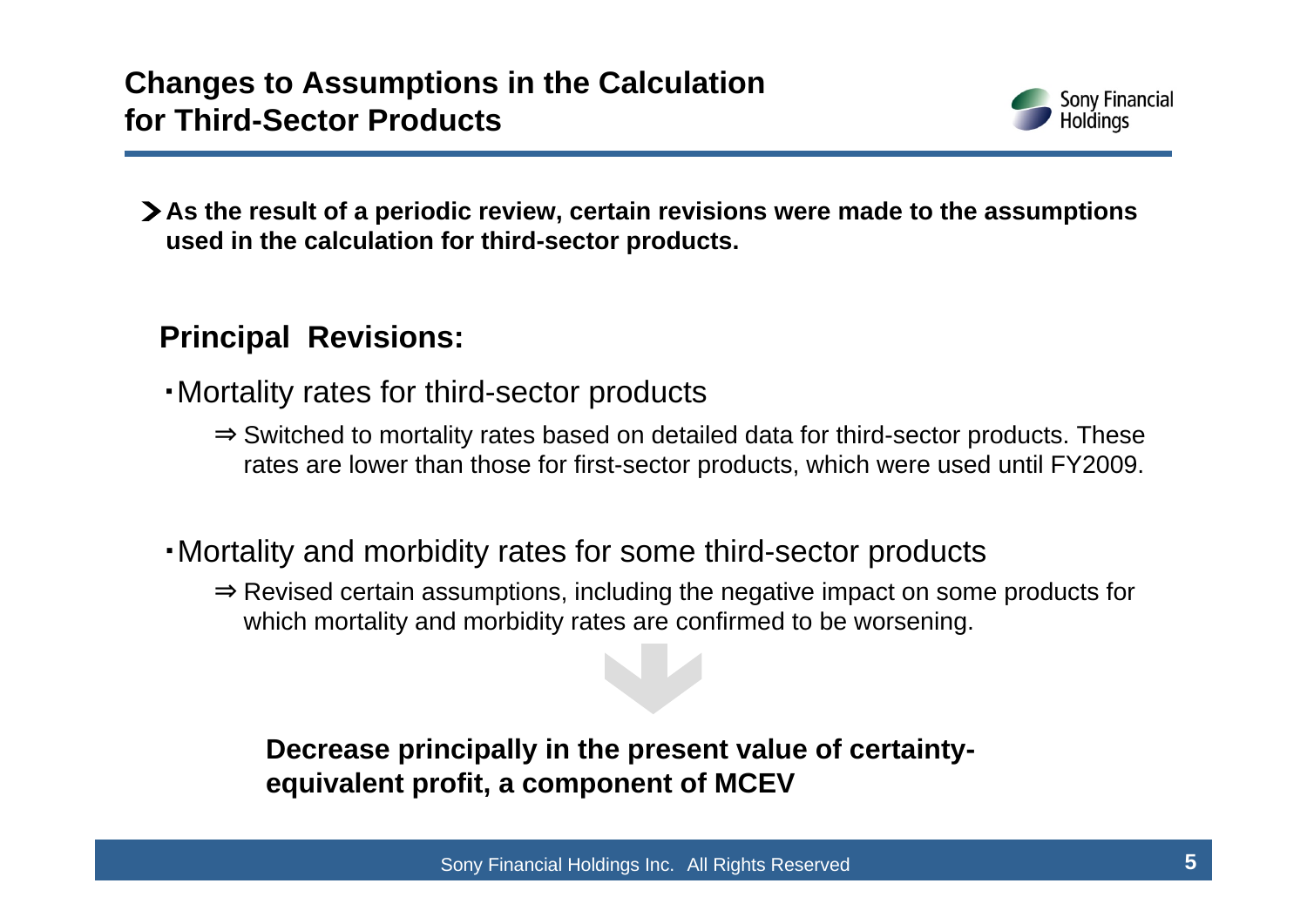

|                                                                       | (Billions of yen) |  |
|-----------------------------------------------------------------------|-------------------|--|
| Reflection in asset management policy and dividend<br>policy          | $+228.9$          |  |
| Changes to assumptions in the calculation<br>of third-sector products | (41.3)            |  |
| <b>Total</b>                                                          | $+187.6$          |  |
| Of which, new business value                                          | $+19.2$           |  |

**Note: The impact will be included in a table showing "Reconciliation analysis from MCEV at the end of the prior year" in MCEV disclosure materials as of March 31, 2010.**

#### **Circulation assumption**:

**The impact on MCEV has been calculated from the perspective of how much the reflection of changes in Sony Life's asset management policy and dividend policy, as well as its changes to the assumptions in the calculation for third-sector products, might affect MCEV as of March 31, 2009, calculated based on policies in force and market conditions, including interest swap rates as of March 31, 2009. The validity of these calculations has not been verified by outside specialists.**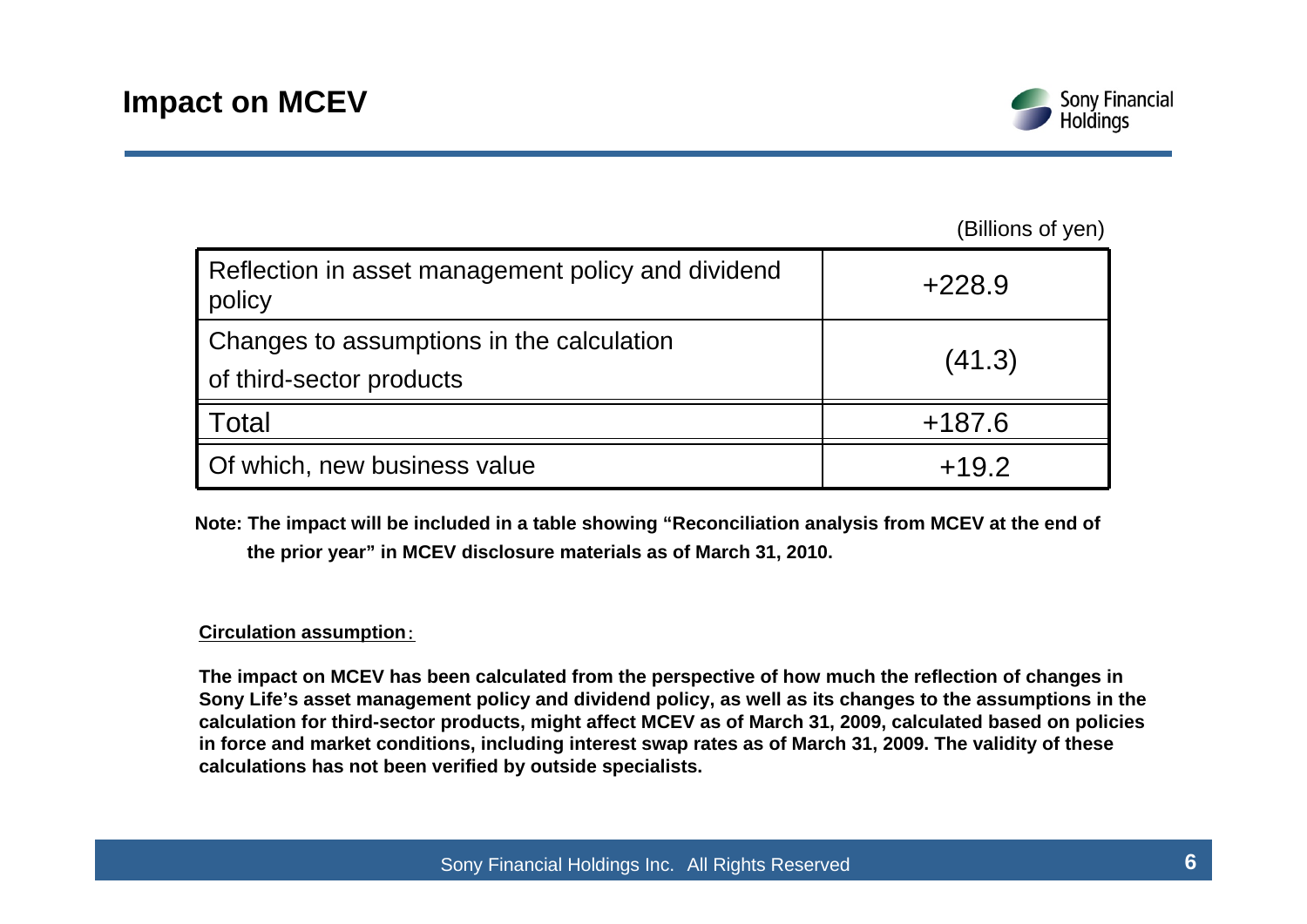

# **Appendix**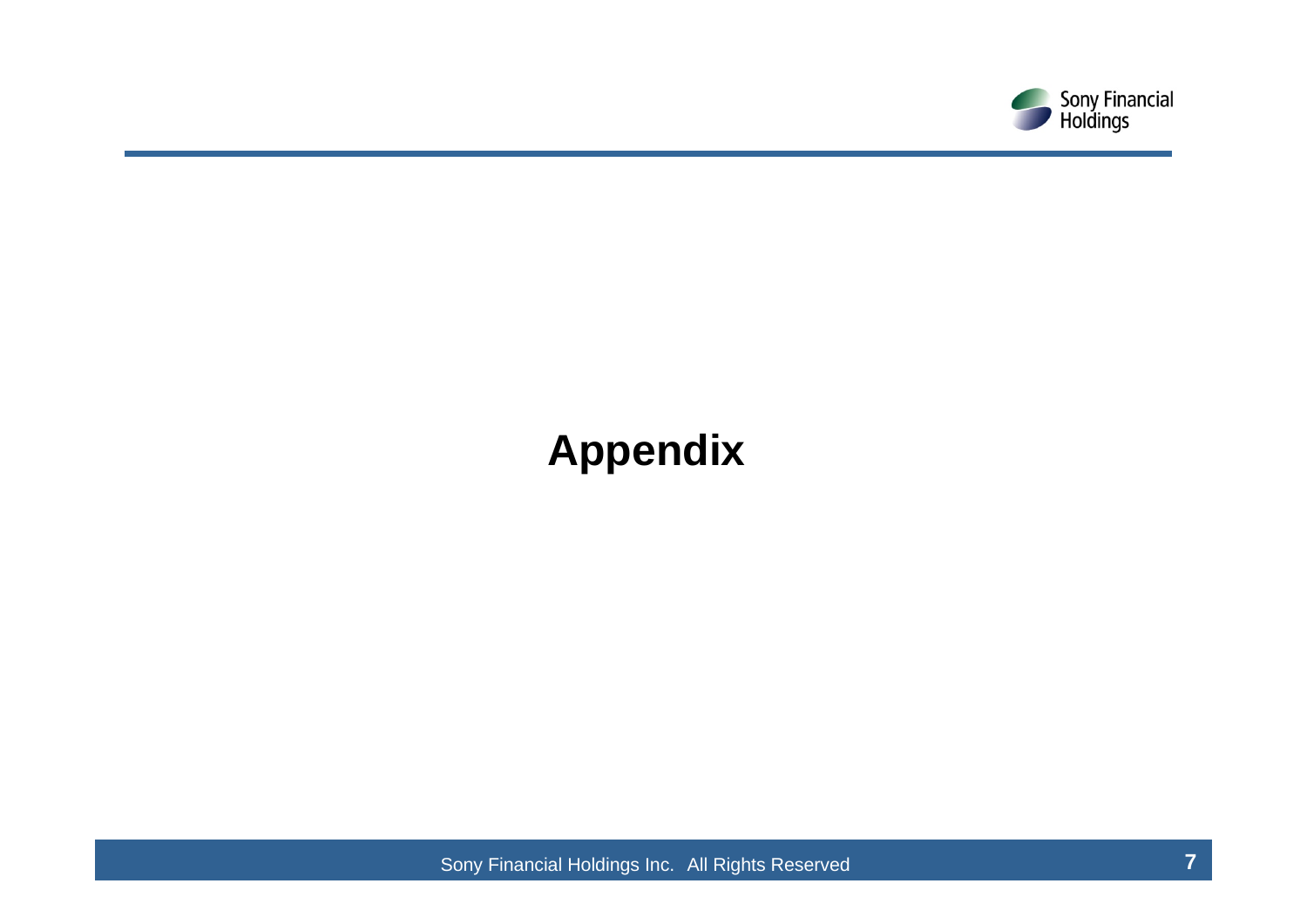

**The table below shows Sony Life's MCEV as of March 31, 2009, as announced on June 1, 2009.**

Sony Life's MCEV as of March 31, 2009 (Billions of yen)

|                              |                                                 | As of<br>March 31,<br>2009 | As of<br>March 31,<br>2008 | Change  |
|------------------------------|-------------------------------------------------|----------------------------|----------------------------|---------|
| <b>MCEV</b>                  |                                                 | 400.9                      | 816.5                      | (415.6) |
|                              | Adjusted net worth                              | 195.4                      | 248.5                      | (53.1)  |
|                              | Value of existing businesses                    | 205.4                      | 568.0                      | (362.5) |
|                              | Present value of certainty-equivalent<br>profit | 673.1                      | 810.4                      | (137.3) |
|                              | Time value of options and guarantees            | (228.7)                    | (94.8)                     | (134.0) |
|                              | <b>Frictional costs</b>                         | (58.5)                     | (16.3)                     | (42.3)  |
|                              | Cost of non-hedgeable risks                     | (180.5)                    | (131.5)                    | (49.0)  |
| Of which, new business value |                                                 | 15.4                       | 48.2                       |         |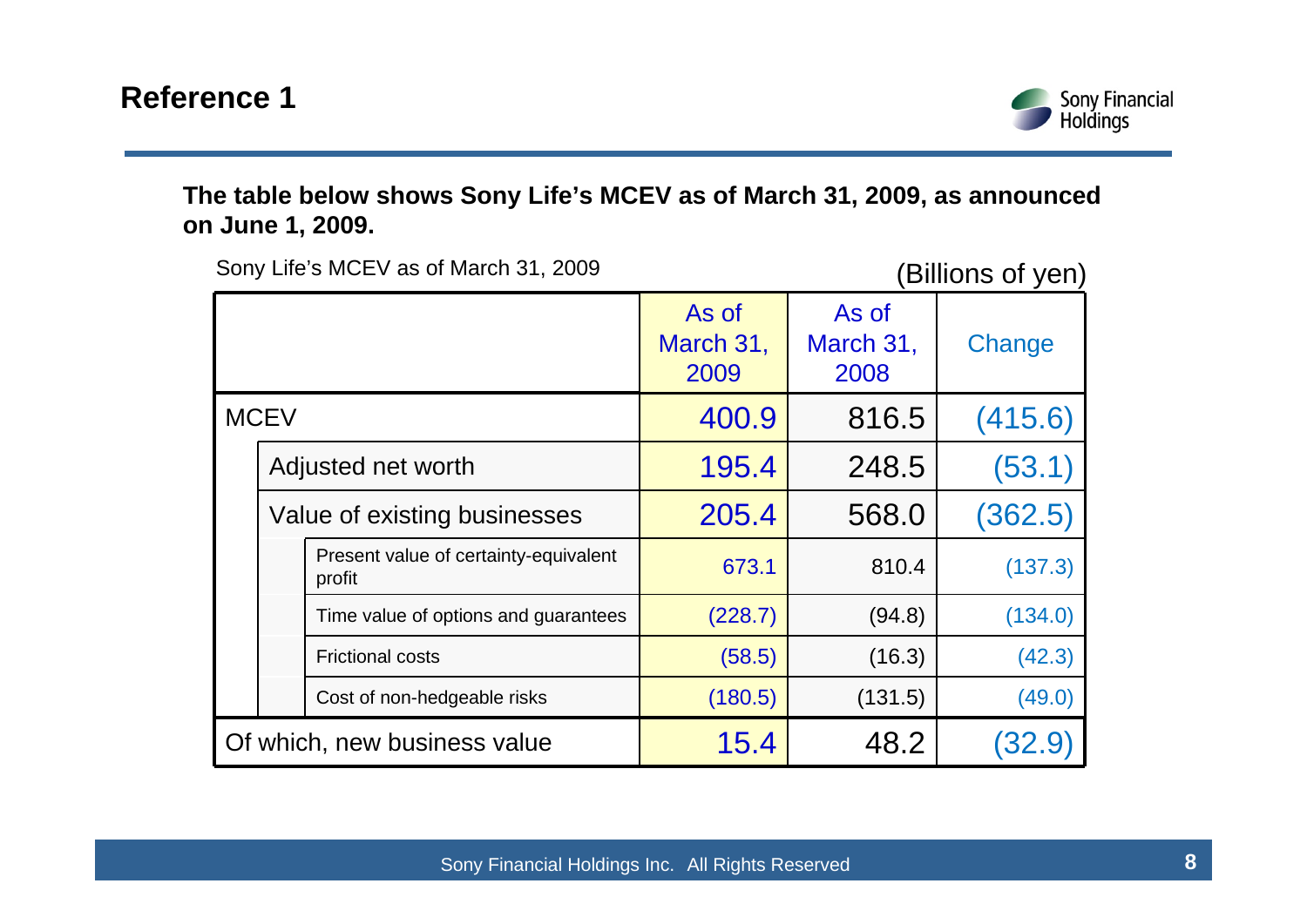**Reference 2**



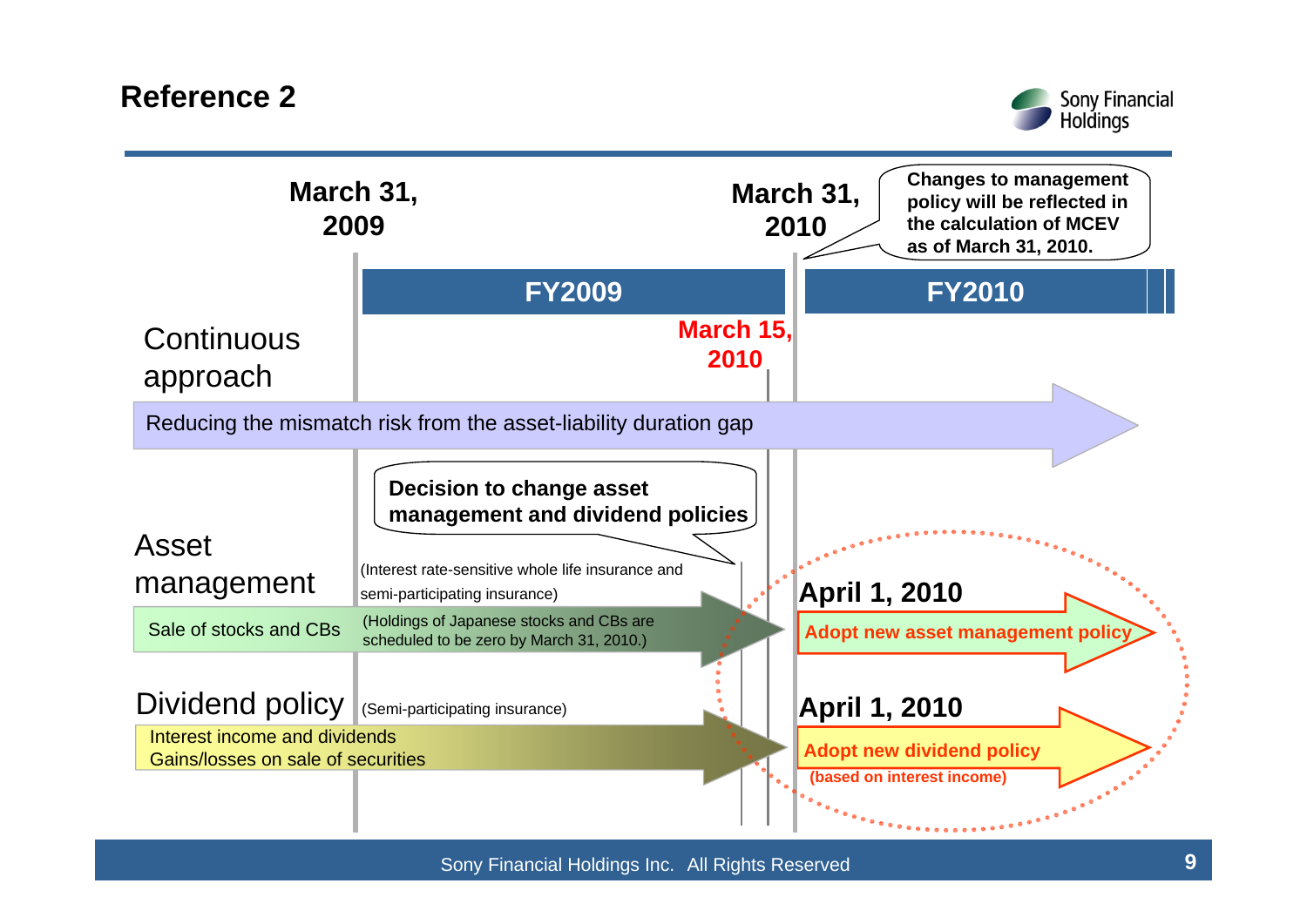

Excerpt from European Insurance CFO Forum Market Consistent Embedded Value Principles (MCEV principles) ©

G7.2 Where management discretion exists, has passed through an appropriate approval process and would be applied in ways that impact the time value of financial options and guarantees, the impact of such management discretion may be anticipated in the allowance for financial options and guarantees but should allow for market and policyholders' reaction to such action. The management discretion should assume that the shareholders pay out all claims even if the assets of the company are exhausted. Management discretion is subject to any contractual guarantees and regulatory or legal constraints. The application of such discretion must consider the environment arising in the future projection which will likely be different from the current environment, but any changes from current decision rules (for example regarding flexible crediting rates or policyholder bonuses) must be supported by appropriate approvals.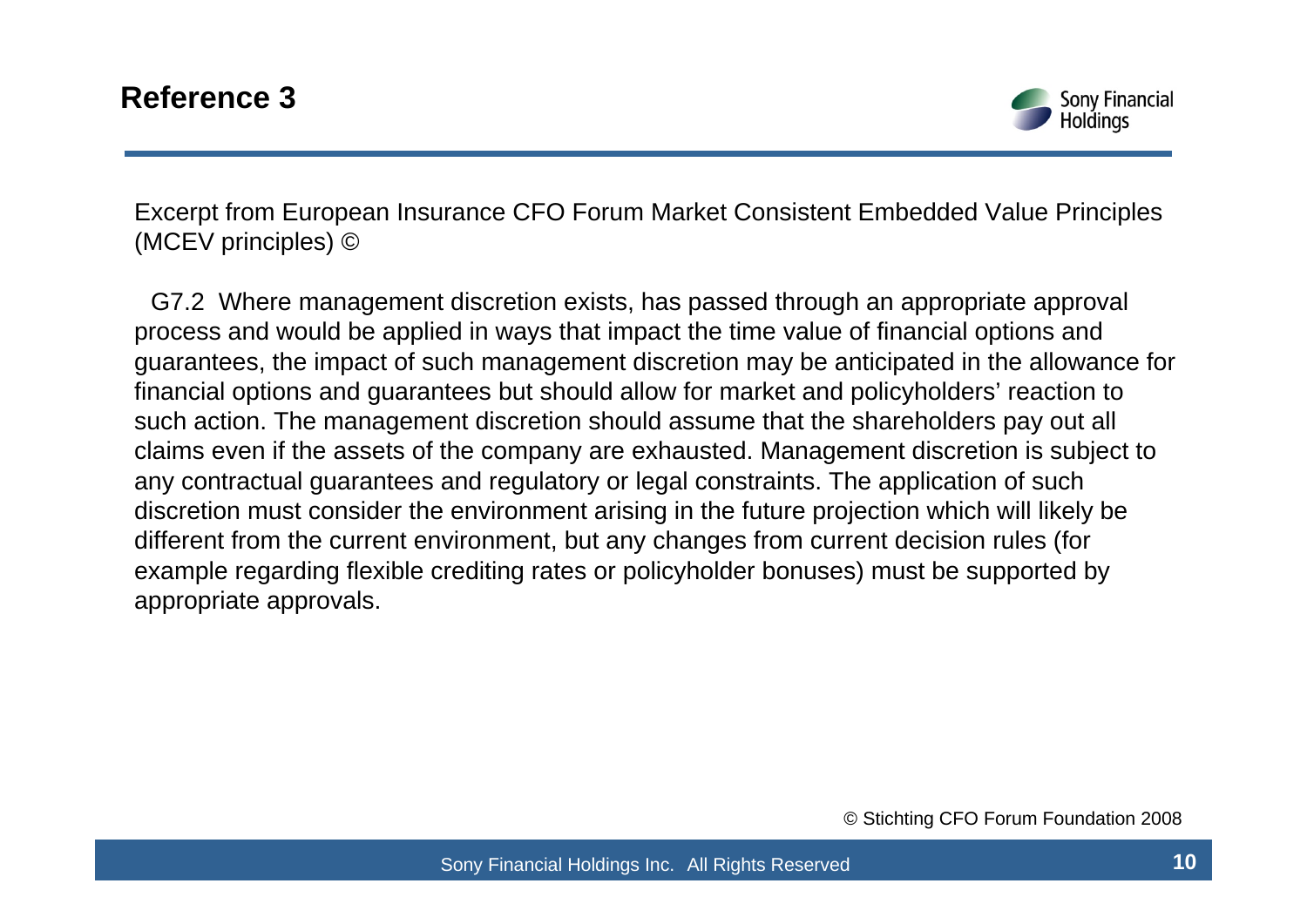

#### **Elnterest Rate-Sensitive Whole Life Insurance**

This insurance provides a lifetime death protection guarantee. If policy investment return exceeds the assumed interest rate, the outperforming portion is added to the policyholder's insurance benefit. The minimum insurance payment is guaranteed, regardless of operating performance.

#### ■Semi-Participating Insurance

If the return on investment of policy reserve and others exceeds the assumed interest rate, the outperforming portion is paid as a policyholder dividend.

#### Sony Life's Semi-Participating Insurance

- ・Semi-participating endowment insurance
- ・Semi-participating individual annuities
- **\* Semi-participating educational endowment insurance**
- ・Semi-participating living standard insurance (joint type)
- **Semi-participating whole life nursing-care insurance**

Note: The ratios of interest rate-sensitive whole life insurance and semi-participating insurance to total individual insurance and annuities were approximately 8% and 4%, respectively, based on the policy amount in force as of March 31, 2009.